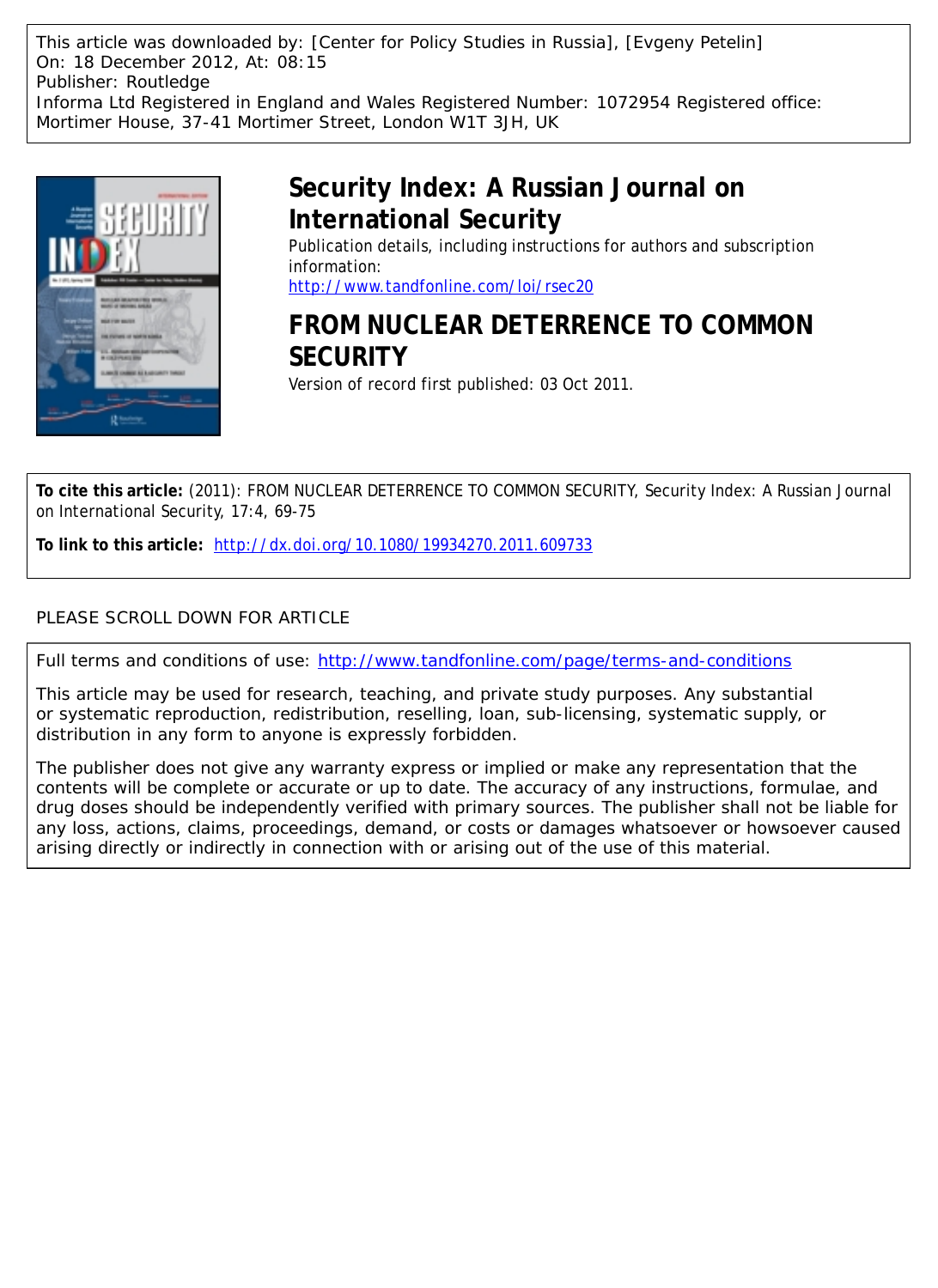On October 15, 2010 the Izvestiya newspaper published an article headlined ''From Nuclear Deterrence to Common Security''. The article was co-written by Evgeny **Primakov**, the former Russian Prime Minister (1998–1999), Foreign Minister (1996–1998) and serving member of the governing board of the Russian Academy of Sciences; Igor Ivanov, the former Russian Foreign Minister (1998-2004), Secretary of the Security Council (2004-2007) and Professor at MGIMO-University; Evgeny Velikhov, the President of the Kurchatov Institute; and Gen. Mikhail Moiseyev, former Chief of the Russian General Staff and First Deputy Defense Minister of the Soviet Union (1988–1991). The authors put forward a number of propositions which have yet to win general acceptance. The PIR Center has asked several experts on international security to give us their opinion of the article and answer the following questions:

FROM NUCLEAR DETERRENCE TO COMMON SECURITY

 $\Box$  Has the ideology of mutual nuclear deterrence really become obsolete?

 $\Box$  What is the future role of nuclear weapons in national security?

 $\square$  Should nuclear disarmament be linked with conventional arms reductions?

 $\Box$  How can other countries be engaged in the nuclear disarmament process?

 $\Box$  How can the attraction of nuclear weapons be reduced for the smaller countries?

Security Index has put these questions to: Nobuyasu Abe, Director of the Center for the Promotion of Disarmament and Non-Proliferation at the Japan Institute of International Affairs and former UN Under Secretary General for Disarmament Affairs (2003-2006); Aleksey Arbatov, Director of the Center for International Security at the Institute of World Economy and International Relations (IMEMO), Russian Academy of Science, and PIR Center Advisory Board member; Lt Gen. Evgeny **Buzhinsky**, former Head of the International Treaty Department and Deputy Head General Directorate for International Military Cooperation at the Russian MoD (2002–2009); Col Gen. (rtd) Viktor Yesin, First Vice-President of Russia's Academy of Security, Defence and Law Enforcement, Adviser to the Commander-in-Chief of the Strategic Missile Forces (RVSN); Steven Pifer, Senior Fellow of the Center on the United States and Europe and Director of the Brookings Arms Control Initiative; Alexander Radchuk, Advisor to the Chief of the Russian General Staff; Alexander Savelyev, Head of the Strategic Studies Department at the Center of International Security at the IMEMO; Yury Fedorov, PIR Center Executive Board member and Security Index Editorial Board member; and James Acton, Senior Associate of the Carnegie Endowment for International Peace.

IGOR IVANOV, MIKHAIL MOISEYEV, EVGENY PRIMAKOV, EVGENY VELIKHOV:<sup>1</sup> The year 2010 has seen important events in the sphere of nuclear disarmament and non-proliferation, with a positive impact on global security. The presidents of Russia and the United States have signed a new Strategic Arms Reduction Treaty in Prague. It has made strategic ties between the two nuclear powers more stable, transparent and predictable. A summit on nuclear security in Washington has passed resolutions to enhance the safety of nuclear materials worldwide. The 2010 Review Conference of the Parties to the Treaty on the Nonproliferation of Nuclear Weapons (NPT) concluded with the signing of the final document on strengthening the treaty.



 $\circ$  $\overline{a}$  $\overline{z}$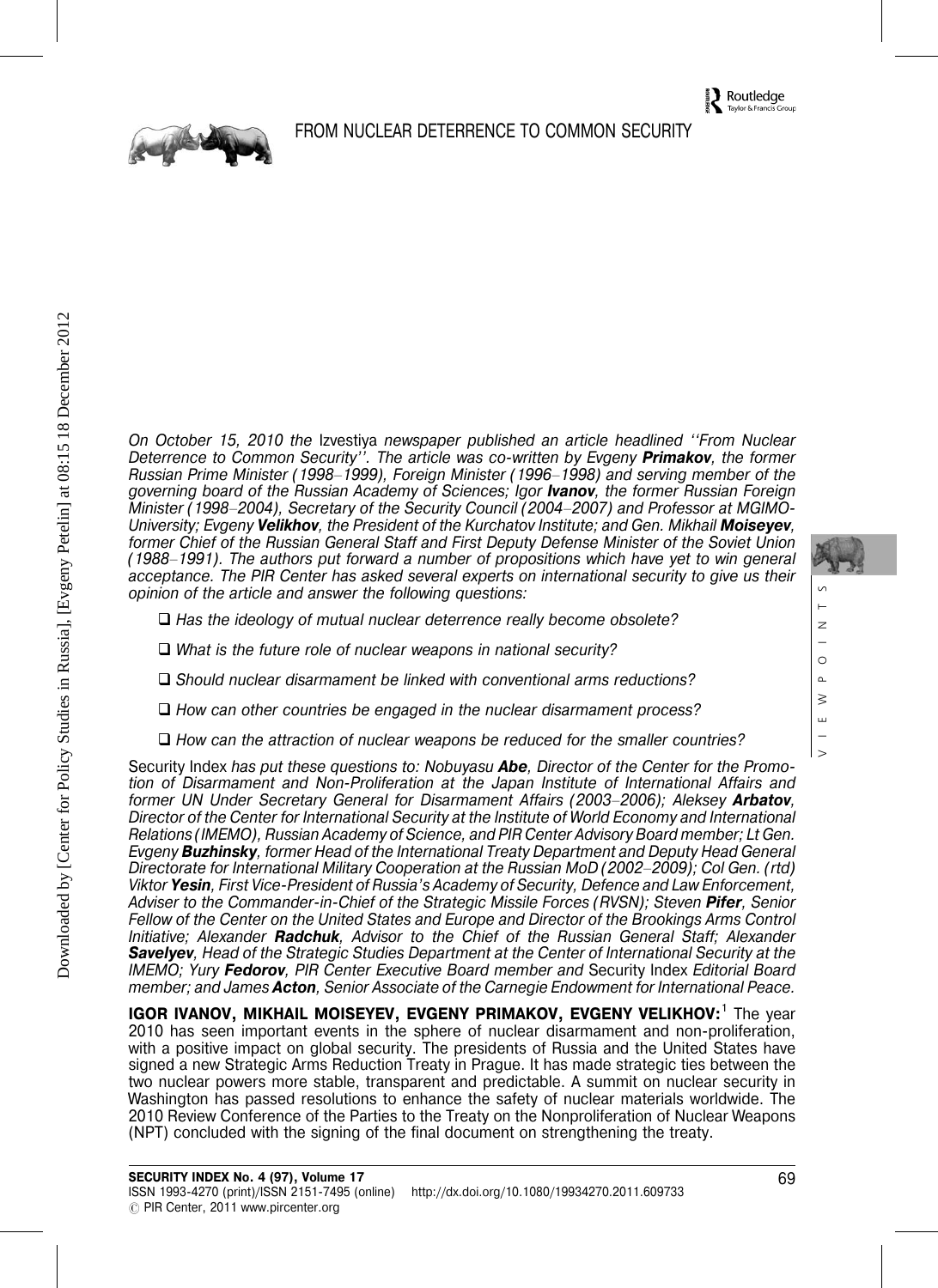Useful as these steps are, they have not touched upon the strategic nuclear ideology of mutual deterrence. It is the paradox of nuclear deterrence that largely addresses the threats of the last century, while in the new global and multi-polar world, any major armed conflicts between great powers and their allies are highly unlikely.

At the same time, nuclear deterrence is not effective against the new threats of the twenty-first century, including the proliferation of weapons of mass destruction and delivery systems, global terrorism, ethnic and religious conflicts, and cross-border crime. Nuclear deterrence in some cases can provoke proliferation of weapons of mass destruction.

To prevent the negative impact of nuclear deterrence on cooperation among global players, it is necessary to decrease arms levels through pacts based on the principle of minimum sufficiency, and also to promote strategic stability to ensure equal security for all and exclude the possibility of the first nuclear attack or rocket launch due to technical error or erroneous interpretation of the other party's intentions or a lack of time for decisionmaking by the political leadership. The new START meets all these requirements, but much remains to be done.

The next stage of nuclear disarmament cannot be exclusively bilateral. It will require restrictions and confidence measures towards other nuclear countries. Unlike the United States, Russia's geostrategic position makes it accessible to all nuclear countries, which has to be taken into account for deep disarmament.

The concept of nuclear deterrence has become an insurmountable obstacle on the path to global nuclear disarmament. It is no secret that there are not just supporters, but also opponents of nuclear disarmament in the United States, Russia, and other countries. Some are still guided by Cold War stereotypes, but many voice specific and justified concerns related to the process of disarmament. Their arguments cannot be simply ignored. For example, there is a widespread belief in Russia that the country's nuclear potential is a key element of Russia's great power status.

We are convinced that Russia's foreign image will be largely ensured by its economic modernization, rising living standards, social and political rights and freedom, and development of science and culture. However, as long as the threat of ''power projection'' is used in international relations, Russia will have to retain sufficient military, including nuclear, potential to protect itself, its allies, and its lawful interests.

Thus, nuclear disarmament requires greater confidence among nations, along with greater international security and stability. The Obama administration has revised its global security agenda, shifting to a new, multilateral approach with a focus on strengthening global security regulations and institutions, the use of diplomacy in dispute settlement, and equal partnership with Russia. It is important that these principles are reflected in the foreign policy of the United States and its allies.

This applies to anti-ballistic missile defense, conventional weapons and strategic non-nuclear weapons, as well as space militarization plans. Taking a long-term perspective, we came to the conclusion that the world without nuclear weapons is not our existing world minus nuclear weapons. We need an international system based on other principles and institutions. A nuclearfree world shall not become a world of wars using other weapons of mass destruction, conventional arms, advanced non-nuclear weapons, and systems based on new physical principles. It is not just about major wars, but about local conflicts as well. Today, small countries view nuclear weapons as a means to offset the huge advantage of great powers in terms of conventional weapons. It is this idea that provokes nuclear proliferation at the regional level, triggering the threat of nuclear terrorism. To eliminate such threats, it is necessary to build a reliable mechanism for peaceful settlement of major and local international and border conflicts.

Nuclear disarmament necessitates a thorough overhaul of the entire international system. This will also help solve other key problems of the twenty-first century related to global economy and finance, energy supplies, environment, climate, demography, epidemics, cross-border crime, and religious and ethnic extremism. Nuclear disarmament is, therefore, not a goal in itself but rather an important area, precondition, and method for reorganizing international life on more civilized principles and according to the demands of the new century.

SUBJECT: IDEOLOGY. HAS THE CONCEPT OF MUTUAL NUCLEAR DETERRENCE REALLY BECOME OBSOLETE?

Alexander Radchuk-by email from Moscow: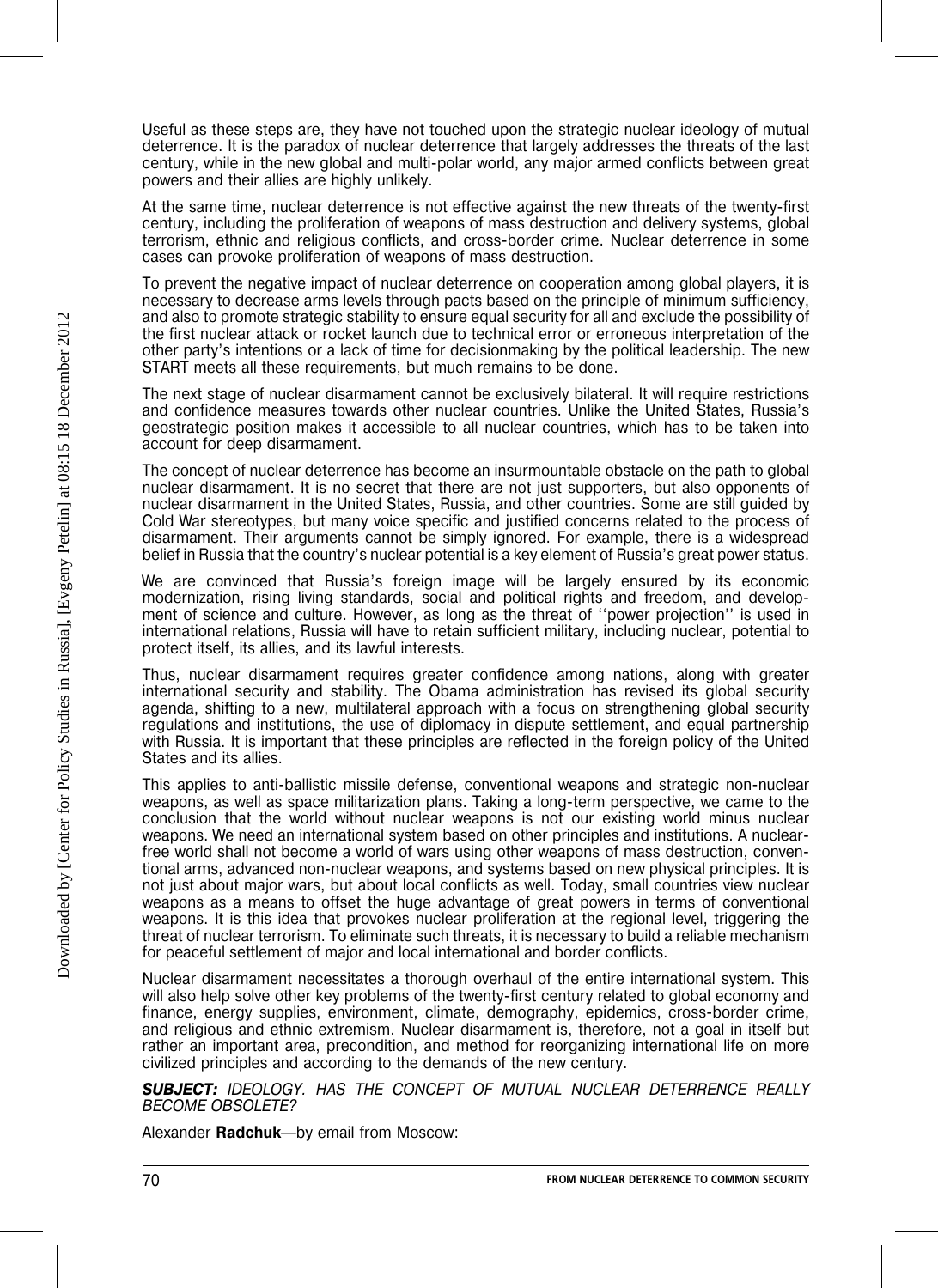The article is essentially a response to the Western group of Four Wise Men by Russia's own Four Wise Men, who are equal to their Western counterparts in terms of their political weight and stature. I believe the key proposition of this article is that a ''world without nuclear weapons is not our existing world minus nuclear weapons.'' Hence the need for a new system of international security which would take into account the new geopolitical reality.

Of course, nuclear disarmament is not realistically achievable, not only in the near or medium term, but in the long term as well. But as a political goal, as a slogan, it can be useful in finding a solution to many other issues, as the article rightly points out.

I do not believe that the ideology of nuclear deterrence has become obsolete. It is undergoing transformations in line with the changing views of the role and place of nuclear weapons in national security. These transformations also reflect the appearance of new types of weapons which can effectively achieve the same objectives that could previously be achieved only with the help of nuclear weapons. Deterrence is always mutual, because it relies on the interaction of a rational pair of leaders (or elites) of two countries. It is always present in the relations between nuclear-weapon states if there is a possibility of a conflict between them which can potentially be resolved through the use of force.

#### Aleksey **Arbatov**—by email from Moscow:

I completely agree with the article by the four Russian statesmen. Its analysis goes further than the original and the follow-up articles by the four American wise men.

It is true that the ideology of nuclear deterrence has become obsolete. That is because, in the future, the role of nuclear weapons in national security will inevitably diminish—either as a voluntary policy or by necessity. It is possible that such a diminution will result from mutual nuclear weapons reductions or the strengthening of the NPT. But it can also result from the proliferation of nuclear weapons and from progress in military technology, missile defense systems and new space weapons.

#### Steven Pifer-by email from Washington:

The past 25 years have seen major changes in the political relationship between Washington and Moscow. Neither side today thinks of deterrence in the same way that it did during the Cold War; one obvious example: in the late 1980s, each side deployed some 10,000 strategic nuclear warheads, while they agreed under New START to reduce to 1,550 strategic warheads. That said, absent some very creative thinking, it seems to me that deterrence—perhaps a more benign form of deterrence—will remain part of both U.S. and Russian security policies as long as nuclear weapons exist.

Once New START is ratified and enters into force—I believe this is a question of when rather than if—the United States and Russia will need to consider what they do next. They should consider one more round of negotiations that would reduce only U.S. and Russian nuclear arms, hopefully including non-strategic and non-deployed strategic warheads as well as deployed strategic weapons. Keeping the negotiations bilateral for one more round would defer the complicated dynamic of a multilateral negotiation. After that, however, the process of reducing nuclear arms will have to be expanded to bring in other nuclear powers.

# Alexander Savelyev-by email from Moscow:

I believe the point of the article by the four Russian statesmen is as follows. For all the achievements made in the area of disarmament and security in 2010, they say unambiguously that this is clearly not enough to counter the new challenges and threats in the twenty-first century. They believe that one of the obstacles to further progress towards a more secure world is the ideology of nuclear deterrence. They propose that further progress towards nuclear disarmament should be made through building ''greater confidence among nations, along with greater international security and stability.''

Although the authors propose what seems like a clear set of specific actions, their article still leaves the impression of incompleteness and lack of clarity on many issues. For example, they categorically assert that ''the next stage of nuclear disarmament cannot be exclusively bilateral.''

Downloaded by [Center for Policy Studies in Russia], [Evgeny Petelin] at 08:15 18 December 2012 Downloaded by [Center for Policy Studies in Russia], [Evgeny Petelin] at 08:15 18 December 2012

S L N L N A N N L N

 $\circ$  $\vdash$  $\overline{z}$  $\frac{1}{2}$  $\circ$  $\Delta$  $\geq$ Ш  $\frac{1}{2}$  $\geq$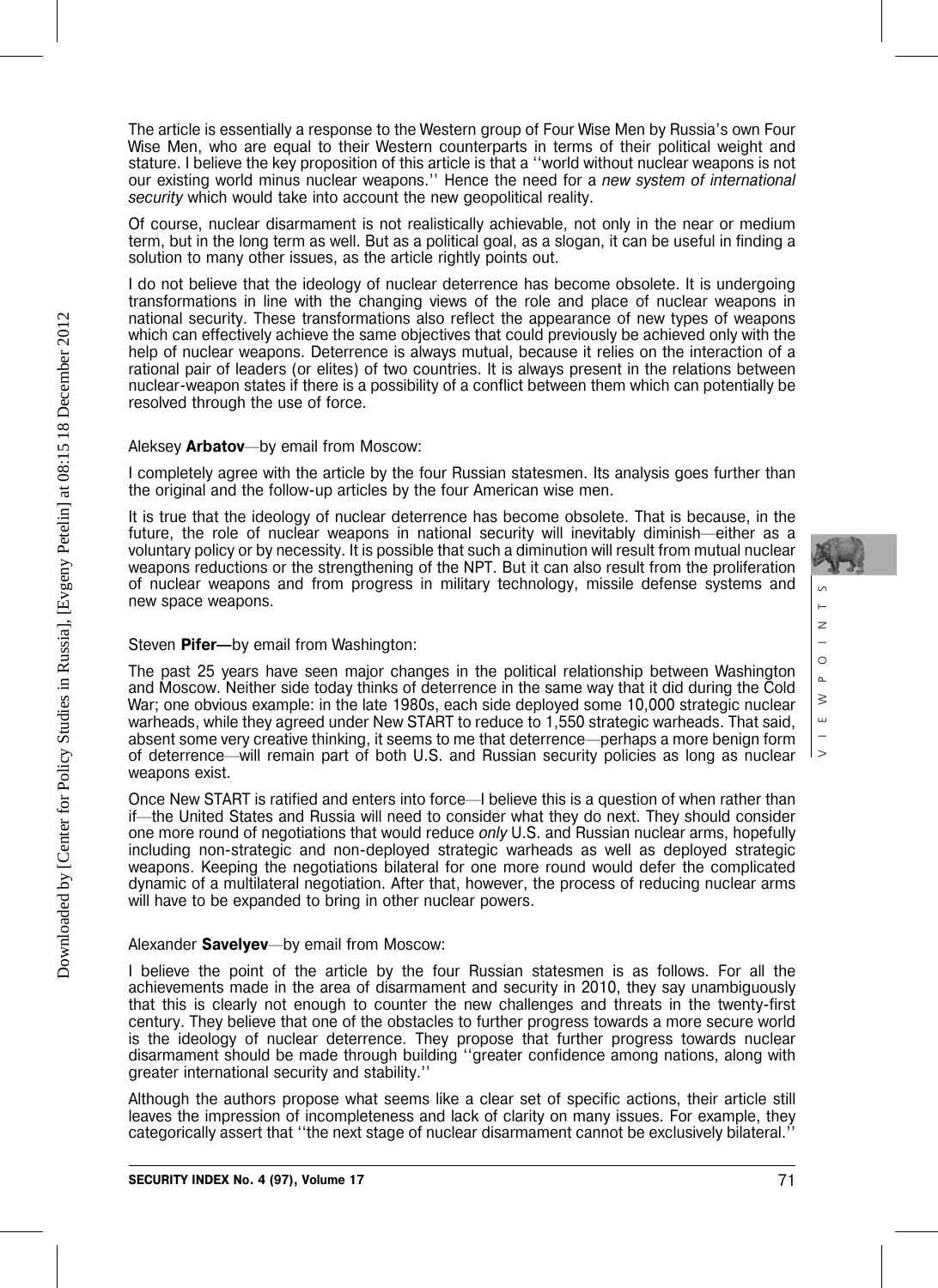That is a moot point, at the very least. There are also questions about their proposal that further arms reductions should be based on the ''principle of minimal sufficiency.'' But the authors fail to explain what exactly that principle means in real terms.

Finally, the most contentious idea of the article is that of strengthening strategic stability as something opposite to the principle of nuclear deterrence. But strategic stability is in fact based on that principle. Any plan to strengthen strategic stability should include efforts to reinforce the principle of nuclear deterrence, regardless of the new meaning people try to attribute to strategic stability. All of the above suggests that the theoretical basis underpinning the idea of a world without nuclear weapons still needs a lot of work.

There is little doubt that the ideology of nuclear deterrence has become obsolete, as the authors of the article rightly point out. But, in my opinion, they should have made the next logical step and recognized that the principle of strategic stability has also become obsolete. It should be relegated to the dustbin of our history of confrontation and strategic stand-off between the two nuclear superpowers in the bygone era of a bi-polar world. We need to realize that we need new principles which would be more in line with the current nature of our multilateral relations. As a minimum, there principles should reject the very value and usefulness of nuclear weapons as an instrument of waging war or providing military security. If we manage to develop and agree such principles, nuclear disarmament will receive a new impulse. It will no longer depend on mathematical calculations to figure out how many times over we can destroy each other during the first or retaliatory strike. Such a move would also help us to engage third-party countries in the process of nuclear disarmament and reduce the attraction of nuclear weapons as an instrument of national security. These problems require a lot of hard work by the politicians, military, diplomats, and experts, preferably on a multilateral basis. I believe that the article calls just for that—albeit indirectly.

# Yury Fedorov-by email from Prague:

The article by Primakov, Ivanov, Velikhov, and Moiseyev is a set of platitudes and truisms. Some of them are correct, while others have little in common with reality, to put it mildly. It is hard to argue with the authors' assertion that nuclear deterrence (and in truth, nuclear weapons themselves) are powerless against international terrorism or transnational crime. But hundreds of books and thousands of articles have already been written to explain just that. Also correct, albeit trivial, is the authors' conclusion, made after thinking in the longer time frame, that ''the world without nuclear weapons is not our existing world minus nuclear weapons.'' Unfortunately, the authors offer no solutions for how to make sure that wars are no longer part of international affairs. I would like to believe though that the answer to that question will be given after another round of deep reflection.

The questions raised by Security Index are more interesting.

The ideology of nuclear deterrence (and not only mutual deterrence) is a reflection of the actually existing situation in the relations between some, but not all nuclear-weapon states. That situation, for its part, results from a political or ideological conflict between them. The ideology—or rather the politics and strategy-of nuclear deterrence will remain for as long as there remain conflicts whose escalation is being prevented by means of nuclear deterrence, either mutual or unilateral.

#### Viktor Yesin-by email from Moscow:

The authors' ideas about a long-overdue transformation of the concept of nuclear deterrence on our way to the goal of universal nuclear disarmament are clearly very attractive. These ideas are based on realistic assessments of out present situation. But in order to implement these ideas we need, as the authors rightly point out, a deep reorganization of the entire international system. Such a system needs to be based on a very different set of principles and institutions.

In my opinion the article is well argued and to the point. The question now is whether the international community will make good use of these recommendations. I really hope the ideas voiced by Primakov, Ivanov, Velikhov, and Moiseyev will be given serious consideration, especially by the leaders of the G20.

I agree with the proposition that the ideology of mutual nuclear deterrence has become obsolete. The main argument in favor of this proposition is that such an ideology is useless against the real threats of the twenty-first century. It is effective only against threats from the past century; the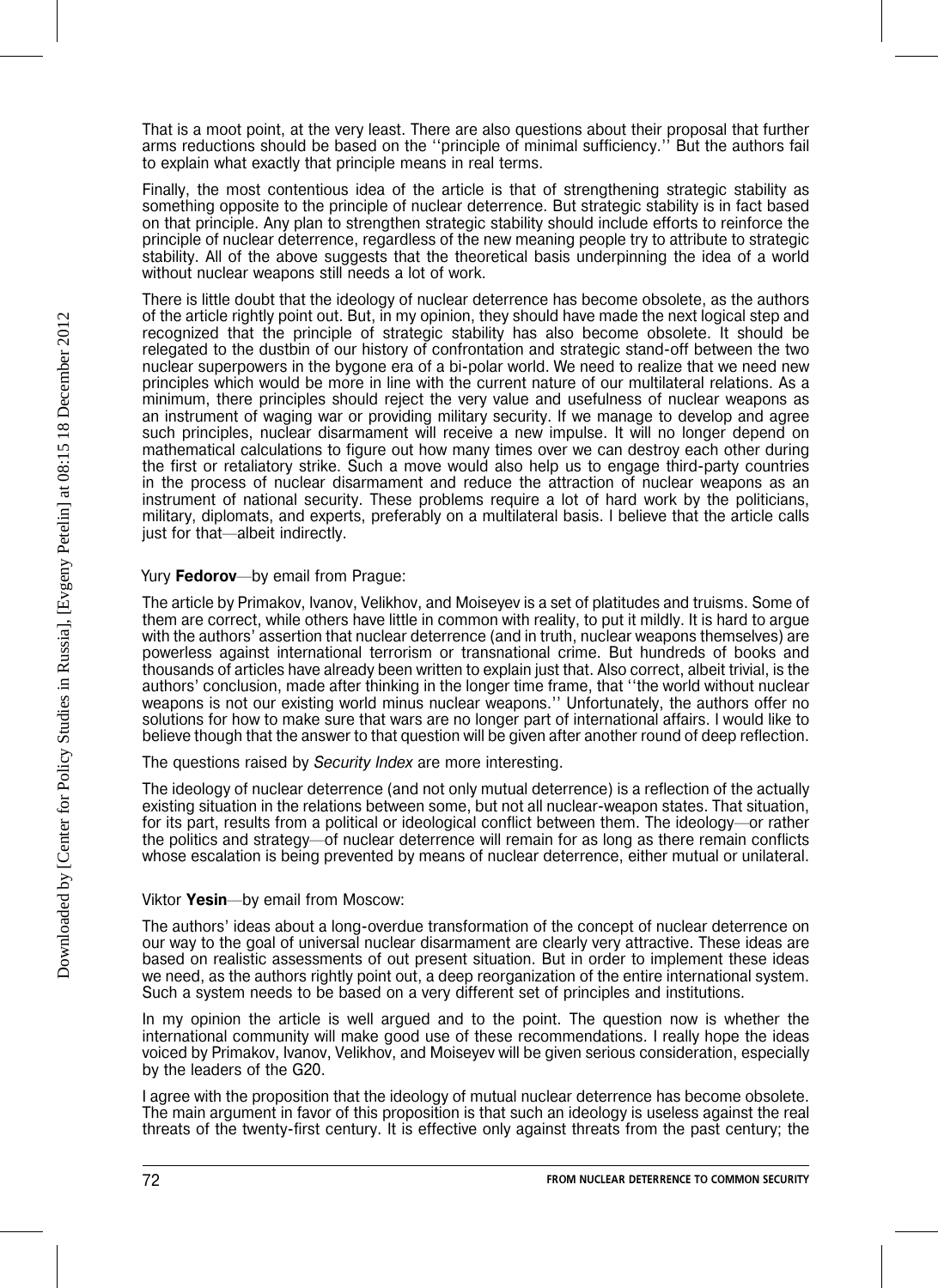likelihood of these threats materializing is now close to zero. The role of nuclear weapons in the national security strategies of the leading nuclear powers will diminish. At the same time, the so-called problem nations, which are facing pressure and the implicit threat of the use of force by the leaders of the international community, view the acquisition of nuclear weapons as a guarantee of their military security.

#### SUBJECT: THEORY. WHAT SHOULD BE THE FUTURE ROLE OF NUCLEAR WEAPONS IN THE INTERNATIONAL SECURITY SYSTEM?

#### Evgeny **Buzhinsky**-by email from Moscow:

The key phrase here is that ''the world without nuclear weapons is not our existing world minus nuclear weapons.''The world must change. For now, it is too early to talk about nuclear disarmament.

The ideology of mutual nuclear deterrence is still working, although it is now playing a rather ritual role, since a conflict between the United States and Russia involving the use of nuclear weapons is almost entirely unrealistic. But nuclear weapons will continue to play a significant role in Russian national security until we have achieved an acceptable balance with our main conventional weapons partners (taking into account their membership of military-political alliances), especially the balance in high-precision weapons, and until nuclear disarmament becomes a multilateral process.

In order to achieve that balance, Russia and the United States will have to reduce their nuclear arsenals to the size of the Chinese or French arsenals, find a solution for the whole host of contradictions between India and Pakistan, and settle the Palestinian conflict. Unfortunately, all of the above is unrealistic for the foreseeable future. But it will be fundamentally important for the West to change its policy of foisting its own standards, especially in the humanitarian sphere, on the smaller countries.

#### Yury Fedorov-by email from Prague:

The role of nuclear weapons in national security depends on how the country's leadership perceives national interests—and I am not talking only about the security interests which can be upheld through the use or the threat of use of nuclear weapons. These perceptions are different for each of the nuclear-weapon states. In some cases nuclear weapons are seen as an instrument of preventing a nuclear strike by the potential adversary. In others they are seen as a means of neutralizing the superiority of the potential adversary in conventional forces. They can be used to deter a third party from intervening in a regional conflict resulting from expansionist policies of a nuclear-weapon state. How effective such deterrence can be remains an open question. For example, a small nuclear arsenal could well be destroyed in a pre-emptive strike using modern high-precision non-nuclear weapons.

Theoretically, in a number of cases—though not always—nuclear disarmament can be linked not only to conventional arms reductions but, even more importantly, to eliminating the imbalances in this area, setting up regional or sub-regional zones of reduced military activity, and other confidence-building measures, including highly intrusive transparency regimes, etc.

#### Alexander Radchuk-by email from Moscow:

In the future the role of nuclear weapons will increasingly be limited to preventing global (largescale) conflicts. In maintaining regional and local stability, preference will be given to conventional (especially high-precision) weapons.

There is no doubt that nuclear disarmament must be linked to conventional arms reductions. That is the only way of maintaining the balance of power, which will remain for a long time to come the cornerstone of global and regional security and strategic stability.

The issue of engaging other countries in the nuclear disarmament process is incredibly complex. It is impossible to find a definitive solution to this issue since no alternative has yet been found to nuclear weapons, especially for countries which are not very rich. That is why it will hardly be possible to reduce the attraction of nuclear weapons for the smaller countries. That is especially true given the example set by North Korea and Iran, who are using their nuclear programs as a trump card in their dealings with the outside world.

S L N L N A N N L N

 $\circ$  $\overline{a}$  $\overline{z}$  $\overline{\phantom{0}}$  $\circ$  $\Delta$  $\geq$  $\bar{\omega}$  $\equiv$  $\vert$  >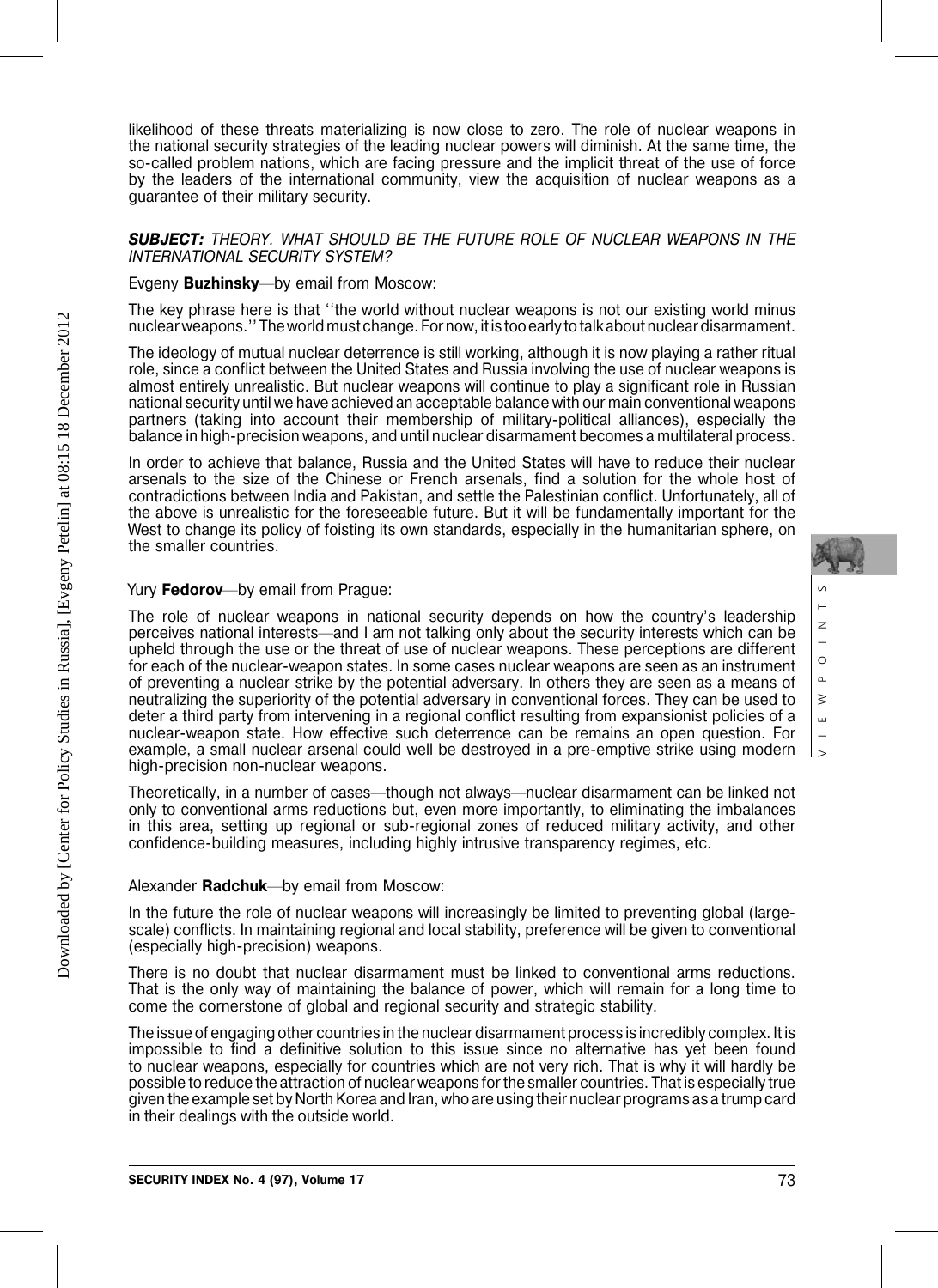Nobuyasu Abe-by email from Tokyo:

I believe that the concept of nuclear deterrence is becoming obsolete; eventually it will become irrelevant because nuclear weapons will play an increasingly limited role in national security. Nevertheless, the concept retains its relevance for now, although its significance is substantially diminished compared with the Cold War period.

Nuclear disarmament must be linked to conventional arms reductions. These processes must run in parallel, although there does not have to be any rigid link between them. The success of the CFE has helped us to strengthen mutual trust and created a climate which had made it possible for Russia and the United States to sign the INF treaty. But if we make these two processes rigidly linked, so that one cannot make any progress without the other, it will be a serious obstacle to achieving our ultimate goals.

#### SUBJECT: PRACTICE. HOW CAN WE SOLVE THE KEY PROBLEMS RELATED TO NUCLEAR (NON)PROLIFERATION?

# Aleksey **Arbatov**-by email from Moscow:

Nuclear disarmament must be linked to conventional weapons reductions. This is our main leverage in solving a number of issues, including high-precision weapons, missile defense, and weapons in space.

Other countries can be encouraged to join the nuclear disarmament process by reducing the role of nuclear weapons in our own doctrines and strategies, and by reaching reasonable agreements that would take into account their security interests. The attraction held by nuclear weapons can be reduced through a steady process of nuclear disarmament, by pursuing a determined nonproliferation policy and offering attractive economic and political incentives.

# Nobuyasu Abe-by email from Tokyo:

In order to engage other countries, such as China, in the nuclear disarmament process it would be useful to improve political and security relations between the United States and Russia on the one hand, and China on the other. Clear signals that the US and Russian arsenals will undergo steady reductions will mean that China will have no need to increase its own nuclear arsenal, and that it will later be able to join the disarmament process. On the other hand, if China declares that it has no plans for achieving nuclear parity with the United States and Russia, and that it is ready to join the nuclear disarmament process, such a statement would help Moscow's and Washington's efforts.

# Yury Fedorov-by email from Prague:

There are several ways of engaging countries other than Russia and the United States in the nuclear disarmament process. One way is to offer them sufficiently reliable security guarantees, similar to the guarantees given by the United States to its NATO allies. That is exactly how Western Germany was prevented from going nuclear during the Cold War. Another way is to persuade these countries that the threats they want to neutralize by means of nuclear deterrence no longer exist, or that their nuclear arsenals would be unable to neutralize those threats in any case. Finally, when talking about countries led by irrational leaders or groups, such as Iran or North Korea, the best way of achieving their nuclear disarmament is a disarming first strike. In any case, it is important to abandon the widespread but extremely naive notion that by cutting their own nuclear arsenals Russia and the United States can stimulate the nuclear disarmament of other countries.

# James Acton-by email from Washington:

Primakov, Ivanov, Velikhov, and Moiseyev have got it exactly right. Nuclear disarmament is not merely about verifiably eliminating nuclear weapons but—primarily—about creating the conditions that would enable a world without nuclear weapons to be a safe and secure one. Unfortunately, the immediate challenges are such that the arms reductions process may grind to a halt long before the world ever needs to face the daunting task of crafting a robust non-nuclear security architecture.